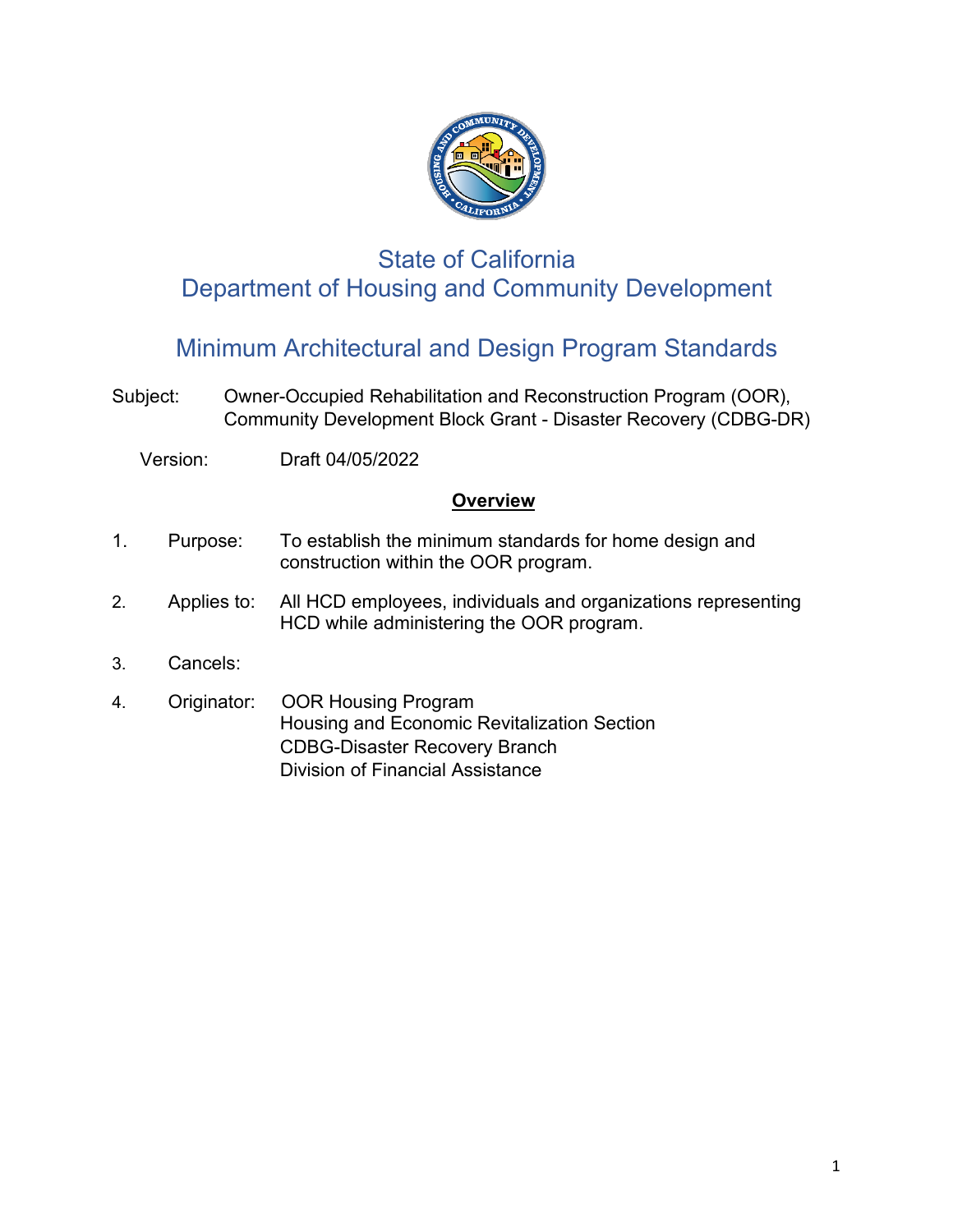# **1. Standards Intent**

This document defines the Minimum Architectural and Design Standards (hereafter referred to as "Minimum Program Standards" or "MPS") that shall be utilized in the design and construction process in order to support the California Department of Housing and Community Development (HCD) in the implementation of the Owner Occupied Housing Rehabilitation and Reconstruction Program (OOR) as part of California's recovery efforts, in accordance to Federal, State, and Local requirements and in connection with appropriated disaster assistance funding under the Community Development Block Grant for Disaster Recovery Program (CDBG-DR) allocation.

The intent of the OOR Program Minimum Program Standards is to:

- Enhance consistency in the design approval process.
- Promote the use of durable resilient materials that reduce maintenance costs for the applicants.
- Create a healthy living environment for the program's eligible applicants.
- Appliances to meet energy and water efficiency minimum requirements for the State of California.
- Balance quality of materials with cost containment principles.

These apply to Repair, Reconstruction, and MHU Replacement Type of Grant Awards of the OOR Program and shall make part of the Scope of Work ("SOW"). Current expectation will be for all program homes to comply with minimum Wildland Urban interface ("WUI") code. The Program reserves the right to waive minimum architectural and design standards herein stated on a case-by-case basis. Waivers will be made by The Program after careful analysis of requests from the Construction Manager (CM) for a waiver.

## **2. Codes, Laws, and Regulations Compliance**

The Construction Manager's designs and construction under the OOR Program must comply at a minimum with the latest applicable local codes. All work performed by the OOR Construction Manager and Subcontractors must also comply with most current federal, state, and local, codes, laws, regulations, and standards.

# **3. Reconstruction Unit Size and Exceptions**

To reduce the required time from award to completion as related to reconstruction and relocation with new construction awards, the Program will provide plans and specifications for "model homes" available to applicants. As directed by the Program, an Applicant will have a choice of two-bedroom, three-bedroom, four-bedroom, five-bedroom, and six- bedroom "model homes." Types of designs for these "model homes" should include:

- Single-Story Homes for construction in urban or suburban lots with front, rear, and lateral yard space in accordance with zoning regulations. These types of homes must not share walls with adjacent homes (no row house nor twin house configuration). These types of homes shall have two bedroom, three-bedroom, and four-bedroom options available.
- Two-story options will be provided only in instances when lot dimensions or zoning regulations require two-story homes. Two-car garages will be incorporated in all base house designs.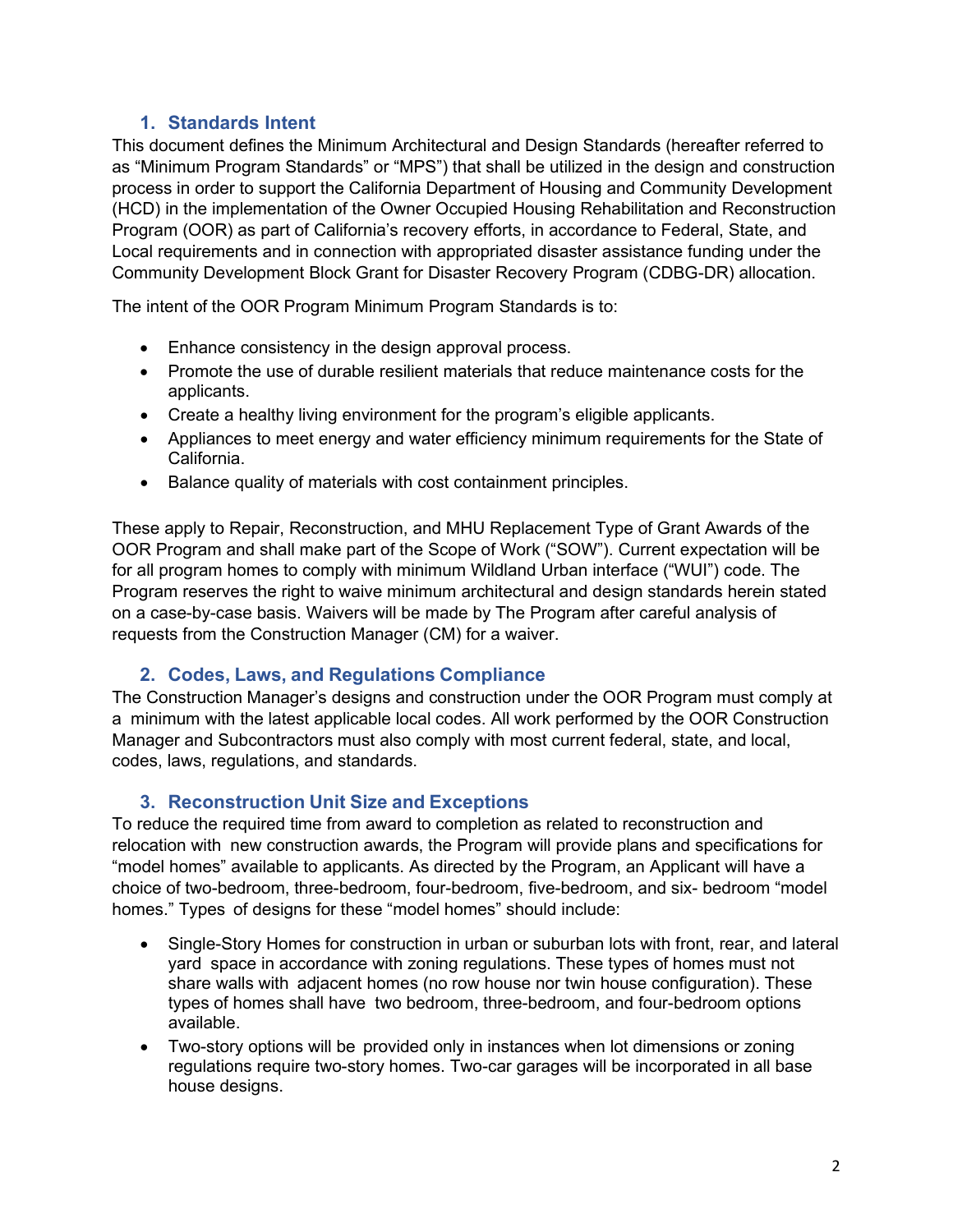All designs of "model homes" will have at least three (3) front façade design alternatives. However, if the home is to be built on a historic district the façade may have to be submitted for further permit requirements. Furthermore, all "model homes" should have options for applicants to choose from such as exterior paint color schemes (siding color/door color/roof shingle), program approved combination color schemes, cabinets color scheme, and floor color schemes.

Minimum area for spaces in the eligible model homes will be as follows:

- $\bullet$  2-Bedrooms 1,000 1,399 SQFT
- $\bullet$  3-Bedrooms 1,301 1499 SQFT
- $\bullet$  4-Bedrooms 1,500 1,799 SQFT
- $\bullet$  5-Bedrooms 1,800 2,299 SQFT
- $\bullet$  6-Bedrooms 2,300 2,499 SQFT

## **4. MHU Replacement Unit Size and Exceptions**

To maximize productivity and allow for the GC to purchase units from multiple providers in varying sizes and floorplans, applicants will be provided homes for which they are determined eligible based on the following criteria for bedroom and bathroom configuration and square footage ranges as shown below, provided that the home fits the size requirements for the size and delivery route.

| <b>Square</b><br><b>Foot Range</b> |                | <b>Bedrooms Bathrooms</b> | <b>MHU Type</b><br>(Sections) |
|------------------------------------|----------------|---------------------------|-------------------------------|
| 700-999                            | 2              | 2                         | Single                        |
| 700-999                            | 3              | 2                         | Single                        |
| 800-999                            | $\overline{2}$ | $\overline{2}$            | Double                        |
| 1000-1299                          | 3              | 2                         | Double                        |
| 1300-1599                          | 3              | 2                         | Double                        |
| 1600+                              | 4              | 3                         | <b>Triple</b>                 |

Program reserves the option to adjust MPS as necessary due to changes in the construction market conditions.

## **5. Resilience Standards**

#### Green Building Standards

The California Green Building Standards Code serves as the program's HUD-required Green Building Standard. All homes shall be constructed to meet all California building code (included in Title 24). Comprehensive green building standards improve the lives of residents, support community revitalization, and protect the environment. There are significant social, environmental, financial and health benefits to incorporating a comprehensive set of green building standards. While some housing Programs may start off with a partial approach to "going green", the greatest benefits accrue from adopting a holistic green building standard that results in resource conservation, healthier living environments, and restored neighborhoods.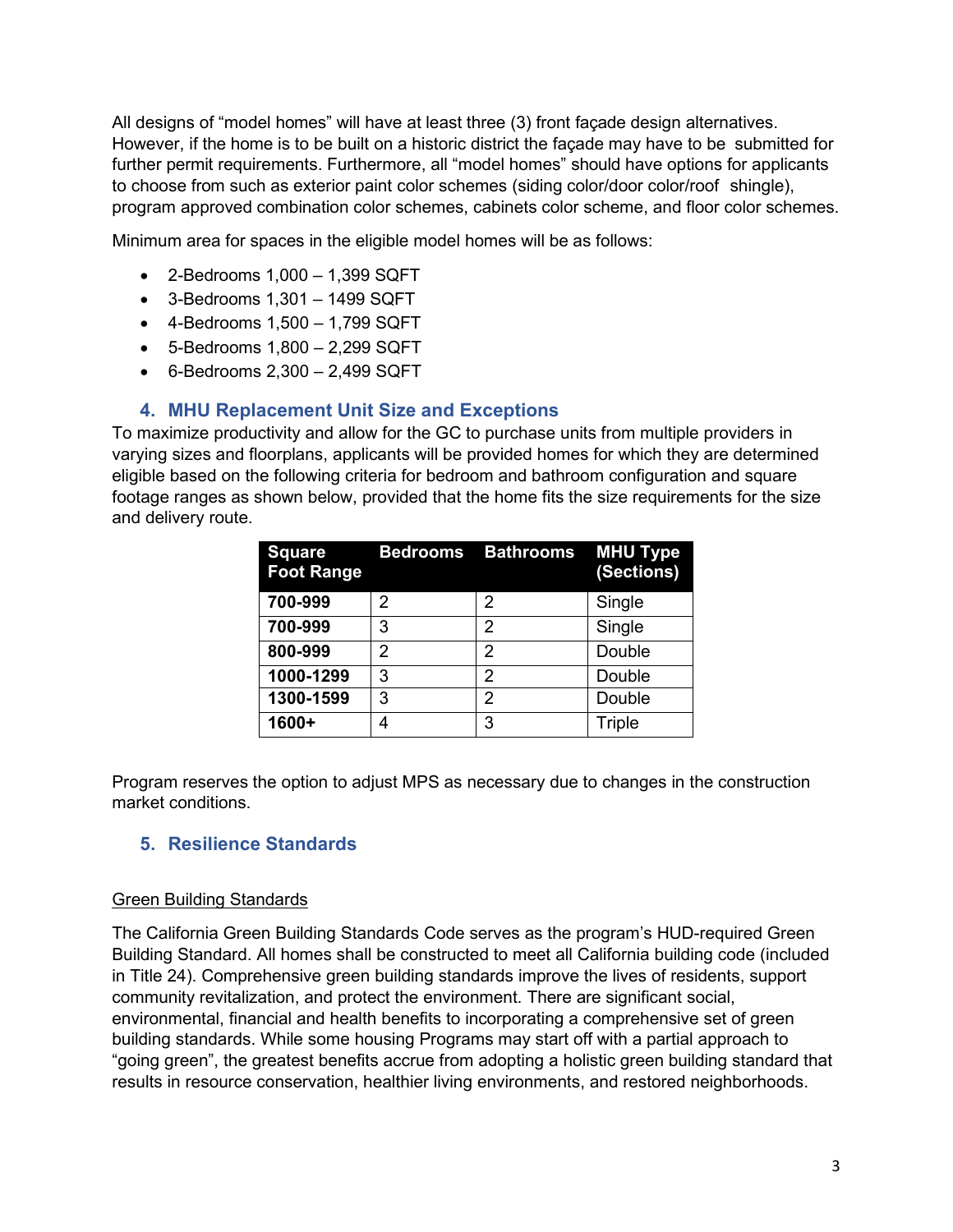HCD has determined that the 2019 California Green Building Standards Code will be the requirement and expectation for all construction activity.

The California Green Building Standards (known as CALGreen Code) will require all new construction and replacement of substantially damaged residential buildings to meet the Green Building Standard, by enhancing the design and construction of buildings through the use of building concepts having a reduced negative impact or positive environmental impact and encouraging sustainable construction practices in the following categories:

- Planning and design.
- Energy efficiency.
- Water efficiency and conservation.
- Material conservation and resource efficiency.
- Environmental quality.

Restrictive flow rate showers, faucets, and toilets help control the demand on water use in a state sensitive to drought. CALGreen standards incorporate guidance from agencies associated with the State of California Department of Housing and Community Development and includes ENERGY STAR® and EPA certifications among their necessary construction and design requisites. Energy Star appliances help reduce household energy use and are energy efficient – becoming cost-effective.

#### Fire-resistant Construction

All homes shall be constructed to meet Wildland-Urban Interface code, including those not located in a zone where it is required. This approach recognizes that it operates in an area at risk of future wildfires and serves as a reasonable precaution against future property damage.

## **Durability**

The program will select and install materials that emphasize durability and a long service life whenever practicable. These selections will ensure that homeowners to not need to make repairs for as long as possible, increasing the stability and sustainability of homeownership for low to moderate income participants.

# **6. Details Associated with Compliance to California Energy Code ("CEC")**

For the repair of non-substantially damaged residential structures, The Program will follow - to the extent they are applicable to the construction methods utilized - the guidelines specified in the 2019 CalGreen Checklist. When older or obsolete products are replaced as part of repair work, The Program will use products and appliances with ENERGY STAR® labels, WaterSense labels, or FEMP equivalent designations. For specific required equipment or materials for which an ENERGY STAR®- or WaterSense-labeled or FEMP-designated product do not exist, the requirement to use such products does not apply.

The intention of CEC is to reduce carbon footprint and improve efficiency; program homes, when required, will be built with whole house fan and Indoor Air Quality ("IAQ") fan to improve ventilation and air flow. There will be a thermal envelope and "cool roof" emissivity value to reduce heat absorption.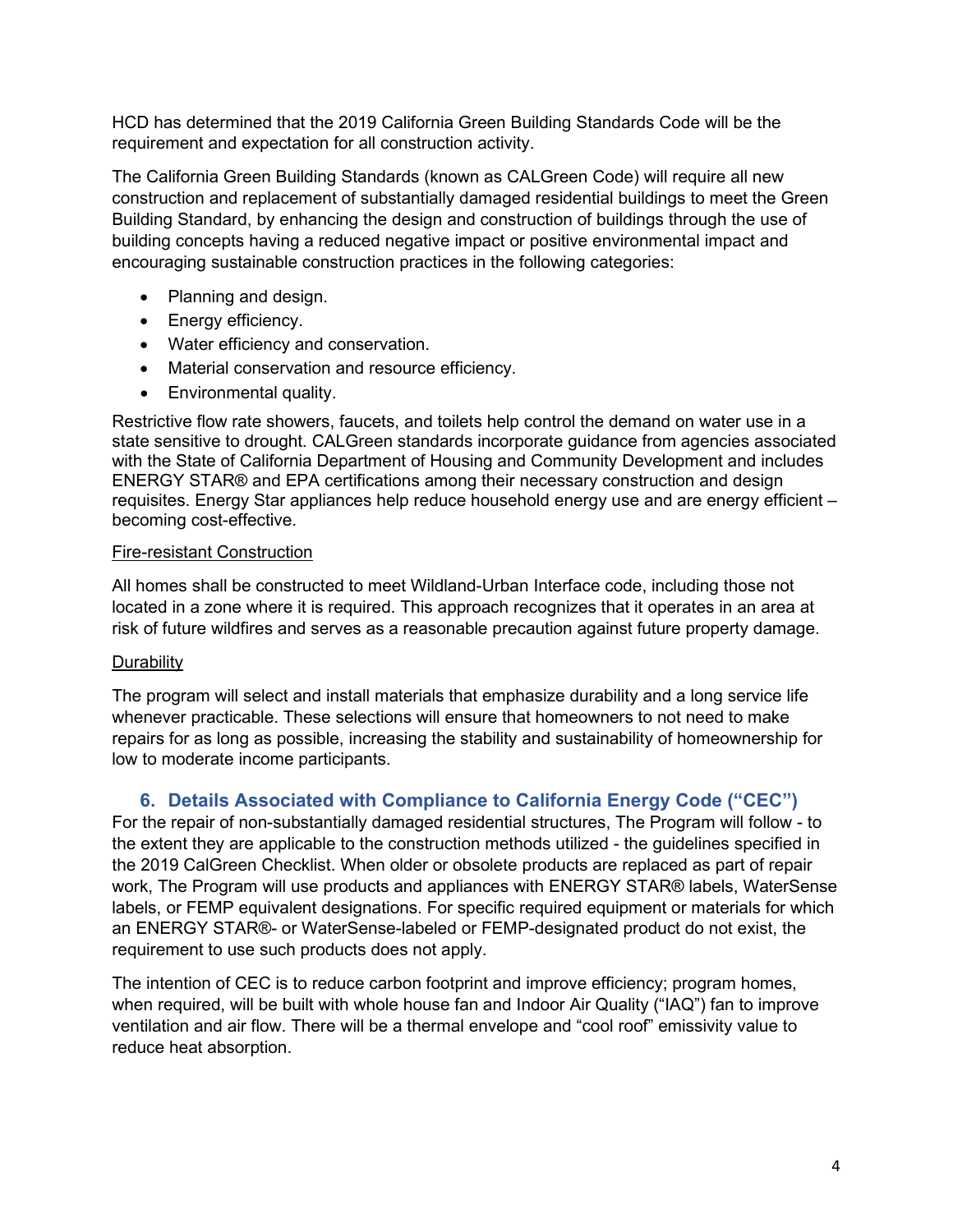The reduction of off-gassing through the requirement of low-VOC products generates a cleaner and healthier interior air environment. To minimize the consumption of energy and diminish reliance on the electric grid, photovoltaics (solar panels) will be required.

All projects and associated appliances are subject to Title 24 analysis and calculations to ensure compliance with California Energy standards.

A required manual is to be supplied to the authorized applicant/homeowner at the end of construction with various warranty and maintenance informational documents. The owner will have the knowledge and control to prolong the lifespan of many appliances and systems in their new home. It also gives them the knowledge to properly work such aspects as their thermostat to reduce use, and thereby lessen overall energy consumption.

# **7. Accessibility Accommodations**

Additional modifications to increase accessibility for applicants or household members of applicants who have access and functional needs is an allowable part of the repair, reconstruction, or relocation assistance provided by the Program. Accessible features will be designed and constructed to the ADA 2010 Standards, with HUD exceptions, unless otherwise specified by the applicant through a reasonable accommodation. Accessible features will be approved by HCD / approved designee. Eligible applicants who require additional accessibility accommodations will be provided with accessibility options during the pre-construction meeting (for repair or reconstruction) or during the pre-award meeting (for relocation). Additional reasonable permanent accessibility options will be available to applicants if the applicant or a member of the household requires such accommodations. The costs associated with the accommodations may be considered in addition to the Program caps and evaluated for cost reasonableness.

# **8. Minimum Program Standards**

The minimum program standards are stated in Appendix A of this document. They are an attempt to balance the need for long-lasting designs that will reduce the maintenance requirements and balance with cost effective designs that promote an efficient use of resources.

The following minimum program standards apply to all the eligible pathway awards under the OOR Program. The CM shall conform to these minimum requirements unless waived by the HCD in writing or design standards are needed to meet accessibility requirements.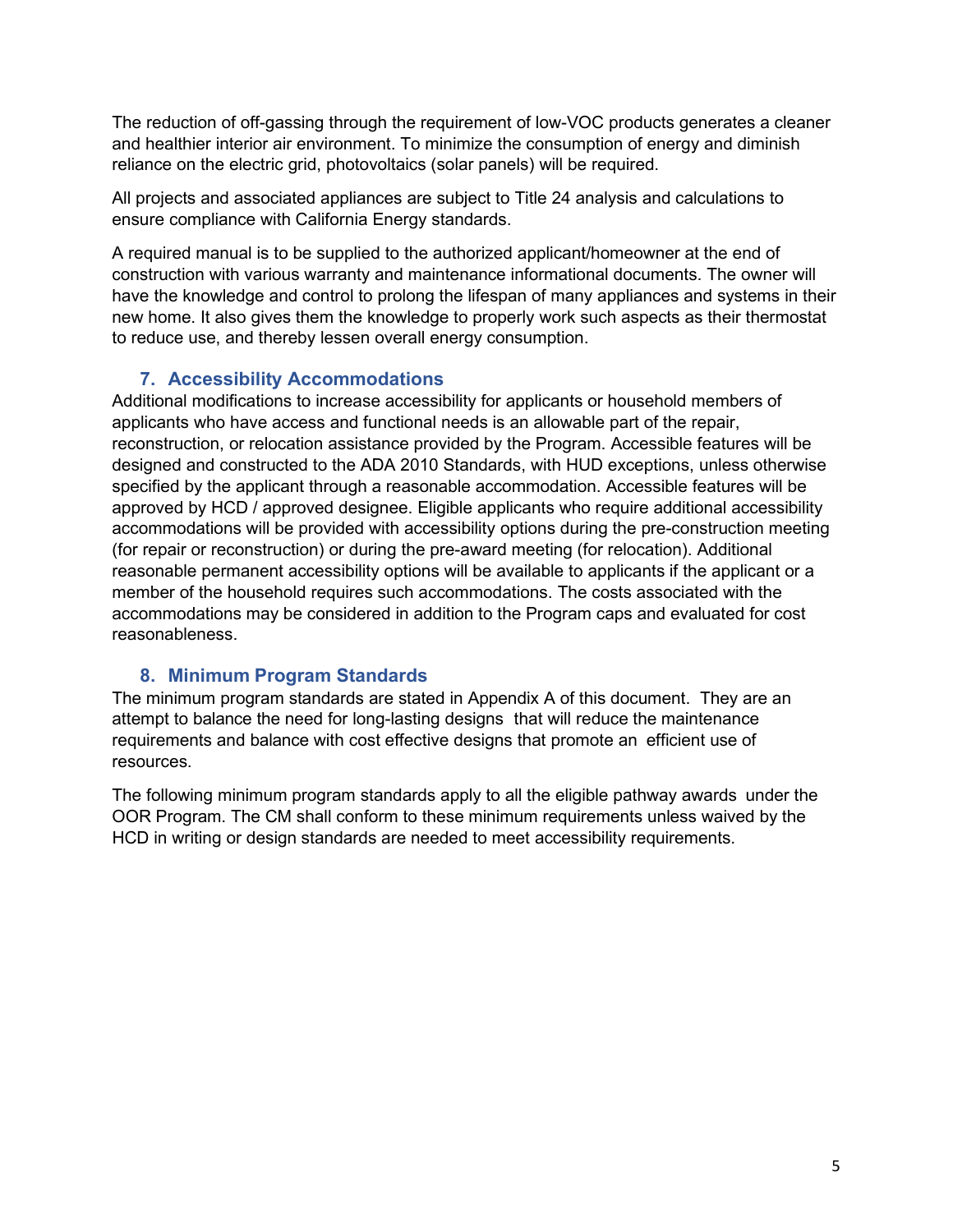# Appendix A: Minimum Program Standards

# **I. Accessibility packages**

a. Mobility impairment

HC-2: ADA-compliant grab bars for tub and toilet, chrome, or brushed chrome finish.

HC-3: ADA-compliant tub with seat, grab bars for tub and toilet, and hand-held shower wand.

HC-4: ADA-compliant roll-in shower with fold-down seat, grab bars for shower and toilet, and hand-held shower wand.

Bathroom faucet: ADA-complaint lever handles, washer-less, chrome or brushed chrome finish.

# b. Hearing impairment

Smoke detector with strobe lights; Doorbell to be connected to strobe lights.

# c. Wood Ramp

Minimum 36" width pressure treated wood ramp with zero-step entrance and handrails. Handrail minimum height 34" maximum height 38". Wood ramp finished with two coats of Thompson Water Seal or approved equivalent. Ramp will have an access point from the driveway to the home entrance and/or access point to the road. Ramp and handrail construction shall conform to the requirement of the UFAS, and any additional standards required by HCD.

# d. Wheelchair Lift

Installed per manufacturer specifications when use of ramp is not feasible. To be approved in writing by Program on a case-by-case basis.

## e. Other accommodations

Other accommodations are available. See "Accessibility Accommodations" in the document above.

# **II. Appliances**

#### a. Dishwasher

ENERGY STAR certified, 24" minimum width, installed under counter.

## b. Garbage disposal

½-HP minimum.

## c. Range

Freestanding, gas, or electric, electronic ignition (if gas), minimum 4 burners, knob, or electronic controls.

## d. Microwave with vent hood

Installed over range, integrated vent fan 100 CFM minimum, exhausted to outdoors.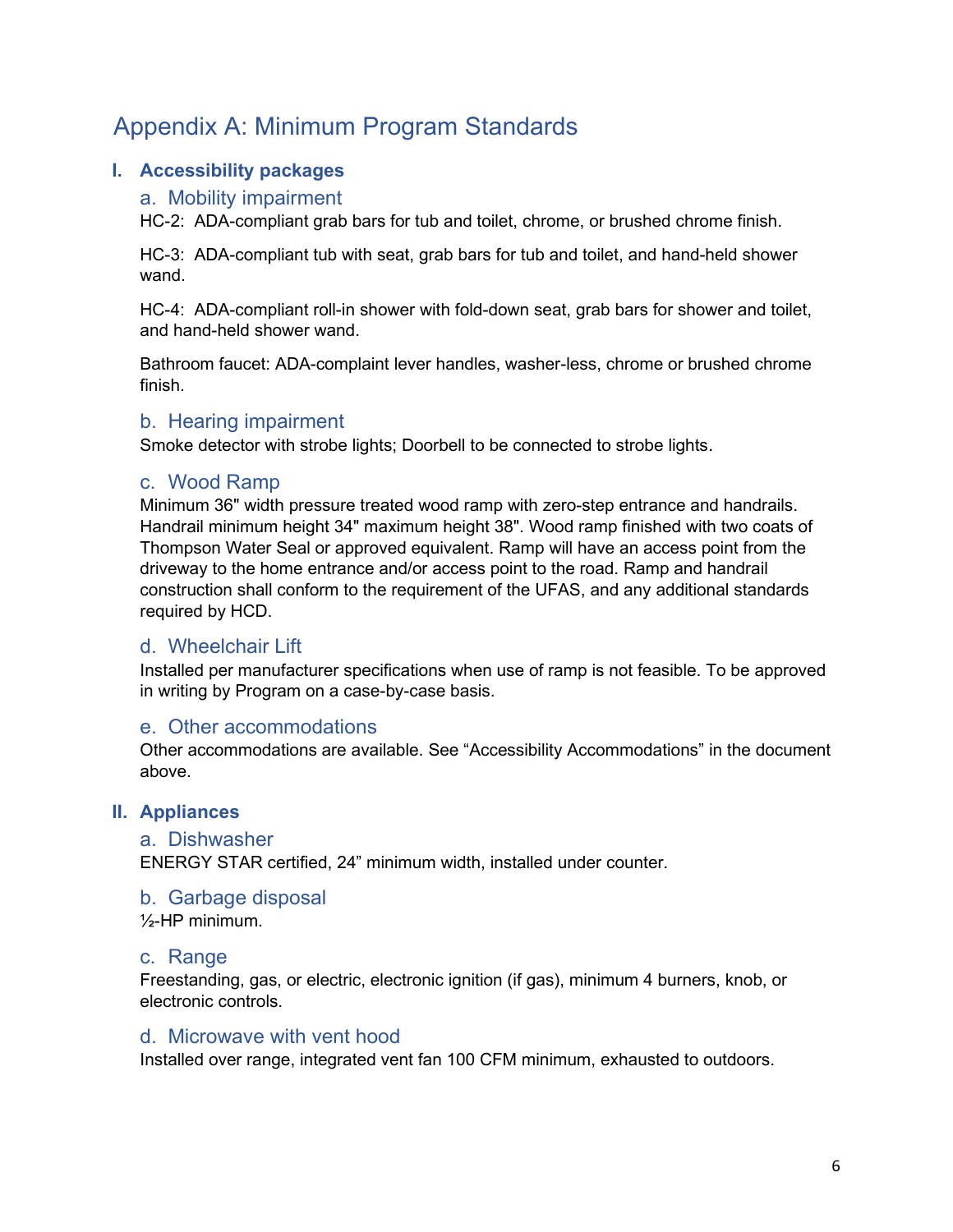# e. Refrigerator

ENERGY STAR certified, minimum 18 cu ft., with freezer and ice maker. Enameled or stainless-steel finish. Undercounter and compact models not allowed.

## f. Washer & Dryer Connection

Washer and dryer units are not provided. Electric, hot and cold water, and drain connections installed. Vent ducted to outside installed.

## **III. Bathroom**

## a. Vanity cabinet

Interior wood substrate must be smooth finish and water sealed, made of high-density PVC panel or water-resistant fiberboard. Sized as shown in construction plans. Water-absorbent fiberboard is not allowed.

## b. Drawers

Drawer pulls and handles may be finger-pull or easy to grasp handle style, to be selected by homeowner.

## c. Vanity top

Cultured marble with integrated sink.

#### d. Vanity sink

Integrated into vanity top, cultured marble. Drop-in sinks are not allowed.

#### e. Mirror

Minimum size 24"x36", preferred width of vanity cabinet. Framed, corrosion, and waterresistant.

## f. Bath accessories

Metal construction, hidden screw design, corrosion resistant. Includes toilet paper holder, towel bar (minimum 24" width), hand towel holder, and robe hook.

## g. Shower curtain assembly

Includes shower rod, shower curtain rings, shower curtain, and shower curtain liner. Shower curtain rod must be non-slip, rust-resistant, and expandable. Shower curtain rings must be metal and rust-resistant. Shower curtain must be water resistant fabric with rust-resistant grommets (if present). Shower curtain liner must be water resistant fabric or plastic.

## h. Tub and Shower

One-piece white fiberglass shower/tub enclosure, enclosed by curtain. Showerhead Maximum 1.8-Gallons Per Minute at 80 PSI, EPA WaterSense labelled.

#### i. Faucet

Metal faucet body; Maximum 1.2-Gallons Per Minute at 60 PSI; Minimum 0.8-Gallons Per Minute at 20 PSI. EPA WaterSense labelled.

## j. Toilet

Porcelain construction, not to exceed 1.28 gallons per flush, elongated; 17"-19" floor to bowl rim height, including the seat; EPA WaterSense labelled.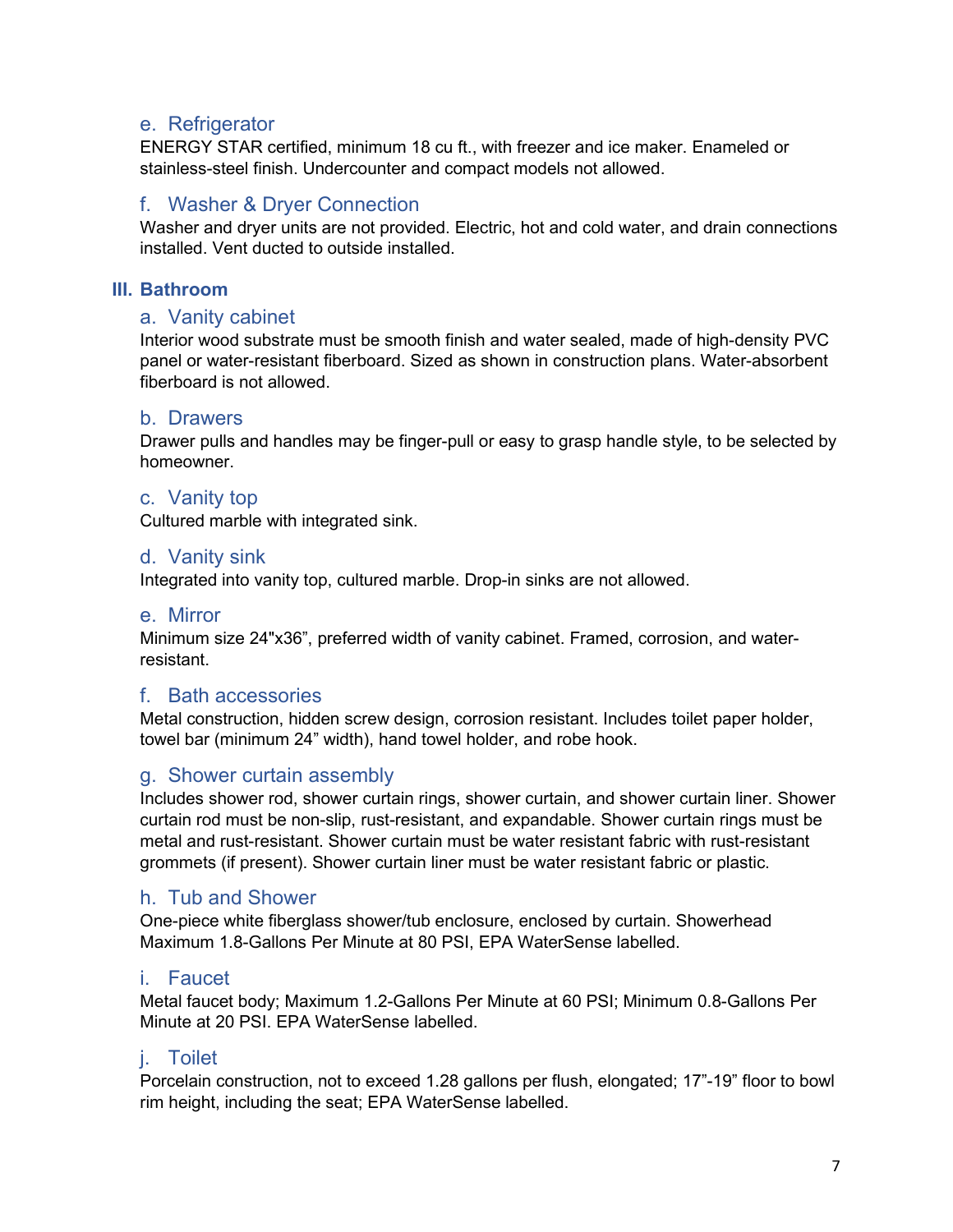# k. Fan

ENERGY STAR certified, minimum 55 CFM airflow. Controlled by humidistat with range of 50-80% relative humidity or may function as part of a whole-house ventilation system. Ducted to vent outdoors.

## **IV. Kitchen**

#### a. Cabinets

Substrate constructed of high-density PVC panel, water-resistant fiberboard, or Grade B plywood. Laminate constructed of wood, plastic, or melamine. Interior wood substrate (not laminated) must be smooth finish and water sealed. Back panels minimum  $\frac{1}{4}$ " thickness. Minimum 10 LF upper and lower cabinets. Water-absorbent materials not allowed.

# b. Countertop

Quartz or granite. Minimum 10 LF. Substrate constructed of high-density PVC panel, waterresistant fiberboard, or Grade B plywood.

# c. Backsplash

Constructed from same material as countertop. Covers full length of countertop and full height from countertop surface to bottom of upper cabinet. Splashboard (low height) not allowed.

## d. Drawers

Drawer pulls and handles may be finger-pull or easy to grasp handle style, to be selected by homeowner.

## e. Sink

Stainless steel, minimum 18-gauge, with two equal sized compartments, minimum 22"x33"x9" size.

## f. Sink faucet

Metal faucet body; Two handle; Maximum 1.8-Gallons Per Minute at 60 PSI; Not to Exceed 2.2-Gallons Per Minute at 60 PSI; Must Default to Maximum Flow Rate of 1.8-Gallons Per Minute at 60 PSI. Note: Where Complying Faucets are Unavailable, Aerators or Other Means May be Used to Achieve Reduction. EPA WaterSense labelled. Sink sprayer not allowed.

g. Kitchen appliances See section II ("Appliances").

## **V. Interior finishes**

## a. Walls

Gypsum wallboard, type-A (when required).

b. Interior wall framing Wood stud framing.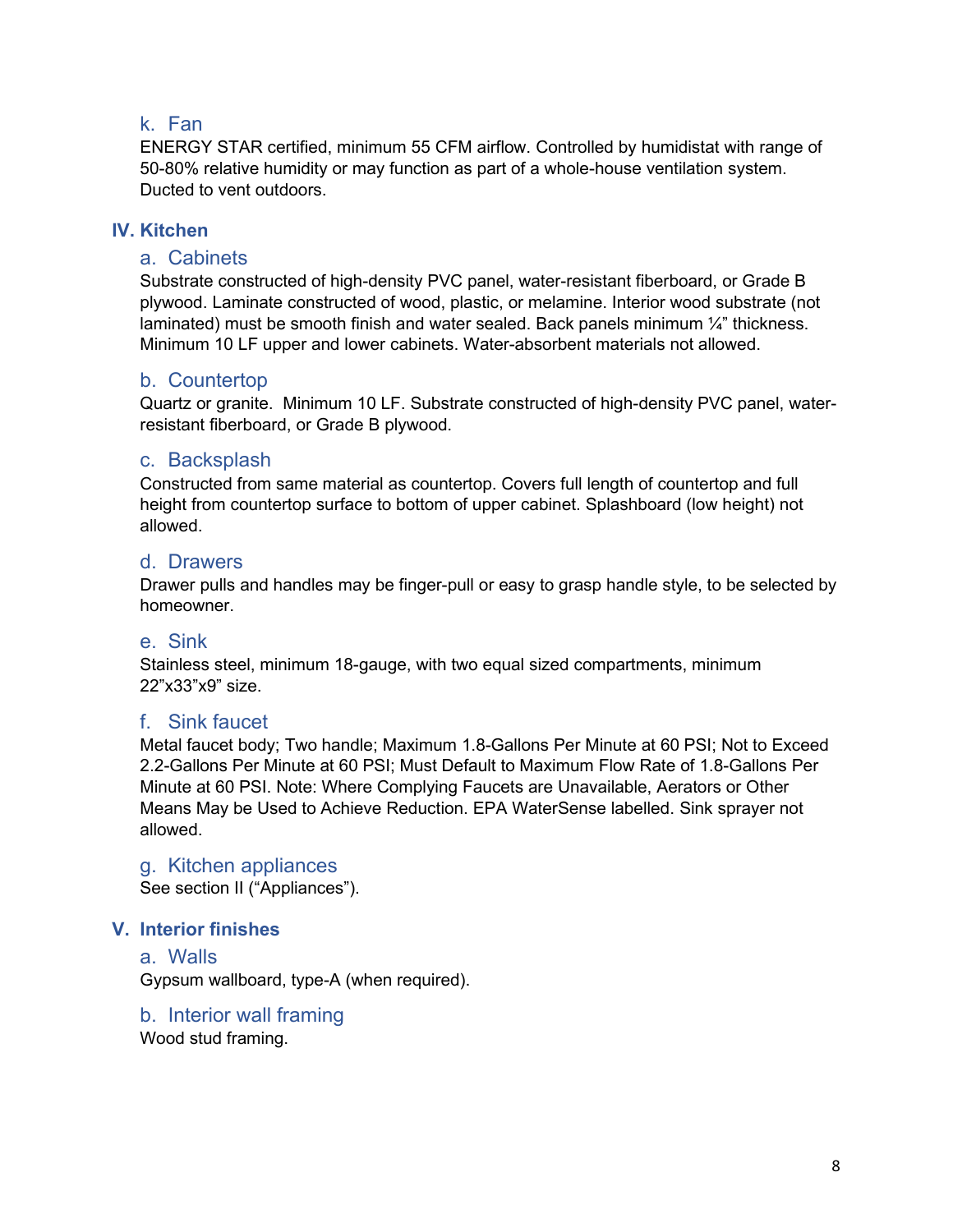# c. Interior paint

200 Zero VOC latest flat paint on ceiling; semi-gloss on trim; or equivalent plus primer; Must be Low VOC in accordance with 4.504.2.2 2019 California Residential Code. Color to be selected by applicant from program standard colors.

## d. Interior doors

Semi-solid wood (preferred) or hollow-core composite construction, oak or birch veneer, 1- 3/8" thickness, minimum 32" clear door opening width. Sand smooth finished, varnished, or lacquer painted.

# e. Interior door hardware

Three (3) hinges and lever-handles, privacy door locks for bedrooms and bathrooms.

# f. Baseboard

4"-6" height coordinated with flooring joints, installed with shoe molding, prefer solid wood  $\frac{1}{2}$ " x 6".

# g. Closet Shelving

Ventilated wood shelf kit with steel closet system rod, two (2) levels.

# h. Flooring type

Vinyl plank installed throughout with ceramic tile in kitchen and bathrooms. Garage no floor covering. Carpet may be installed on applicant request. Flooring must meet one of the following qualifications: Meet California Department of Public Health VOC limits; CHPS Low-Emitting Material; UL GREENGUARD Gold; RFCI FloorScore program.

## i. Vinyl Plank

Republic Flooring Pure SPC Max or equivalent; Attached underlayment, 6mm thickness, 20mil wear layer; 100% waterproof, 25-year residential warranty, interlocking installation.

# j. Tile

Ceramic or porcelain construction. Minimum dimensions 12"x12" or 12"x24". Non-glare, slip resistant.

## k. Carpet

Shaw carpet Style 50 Solid PS648 or equivalent, minimum depth 1/4", within VOC limits.

## **VI. Lighting**

## a. Lighting – general

ENERGY STAR rated, 10,000-hour minimum lamp life, LED integrated or LED bulbs. Incandescent and fluorescent bulbs are not allowed. Occupancy sensors installed bathrooms, garage, laundry room, and utility room providing automatic-off functionality.

## b. Living area and bedroom lighting

Ceiling fan with light kit installed in bedrooms and living areas. Chandelier installed in dining area.

## c. Bathroom lighting

Vanity light fixture above mirror. 55 CFM exhaust vent with light fixture kit.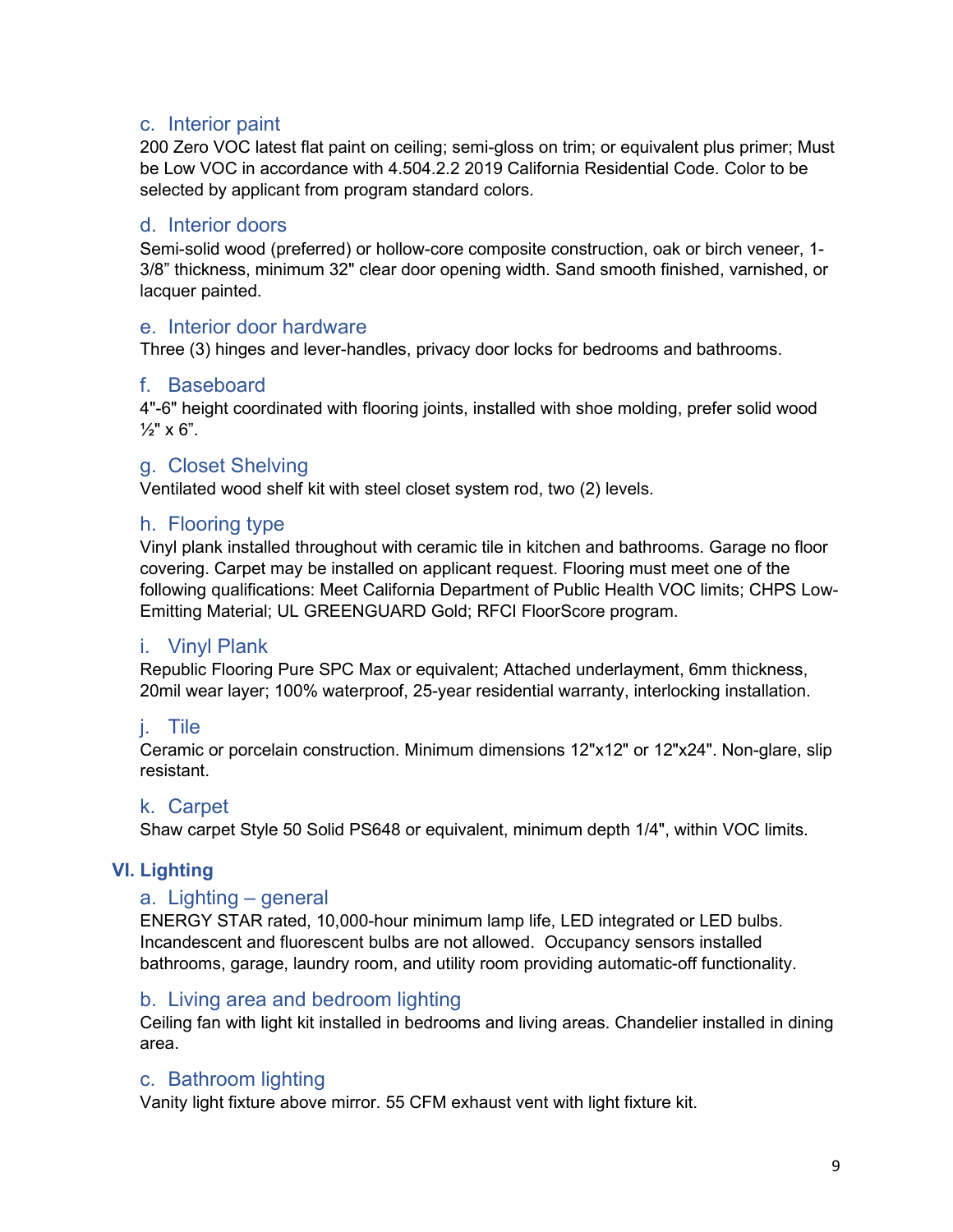# d. Outdoor lighting

Sconces at egress points.

#### **VII. Electrical**

#### a. Switches

Standard switches per applicable California Electrical Code, white with white plastic cover installed 46" - 48" in height.

#### b. Outlets

Standard outlets, GFCIs when required by California Electrical Code, white with white plastic cover.

#### c. Electric vehicle charging

Electric Vehicle Supply Equipment (EVSE) per Section A4.106.82.2 requirements for electric vehicle charging spaces. Charging device not provided.

# d. Photovoltaic (Solar)

Installed on rooftops subject to Title 24 feasibility analysis (shading, roof orientation). Sized based on Title 24 analysis. Batteries not provided. HVAC and Mechanical

#### a. HVAC system

Central heat and air conditioning with R-8 (minimum) ducting in attic. ENERGY STAR certified, sized based on code 4.507.2. Efficiency ratings as specified in Title 24 report. Mini split systems may be used when appropriate.

## b. Indoor air quality (IAQ) fan

Sized per Title 24 report. Requirement may be met with properly equipped and installed bathroom vent fans.

#### c. Whole house fan

Installed when required by Title 24 report.

#### d. Water heater

Electric or gas, minimum 40 gallons. Specific type indicated in Title 24 report.

#### e. Thermostat

Programmable, Title 24 compliant.

#### **VIII. Doors and Windows**

#### a. Exterior door

Minimum 34" clear door opening width; WUI compliant (minimum 20-minute fire rating, noncombustible or ignition-resistant material, or 1-3/8" solid core); fire-retardant treated, or heavy-timber construction passing performance requirements specified by the State Fire Marshall; Security door; Solid wood (preferred), fiberglass, or steel construction; Sand smooth finishes, varnished or lacquered painted.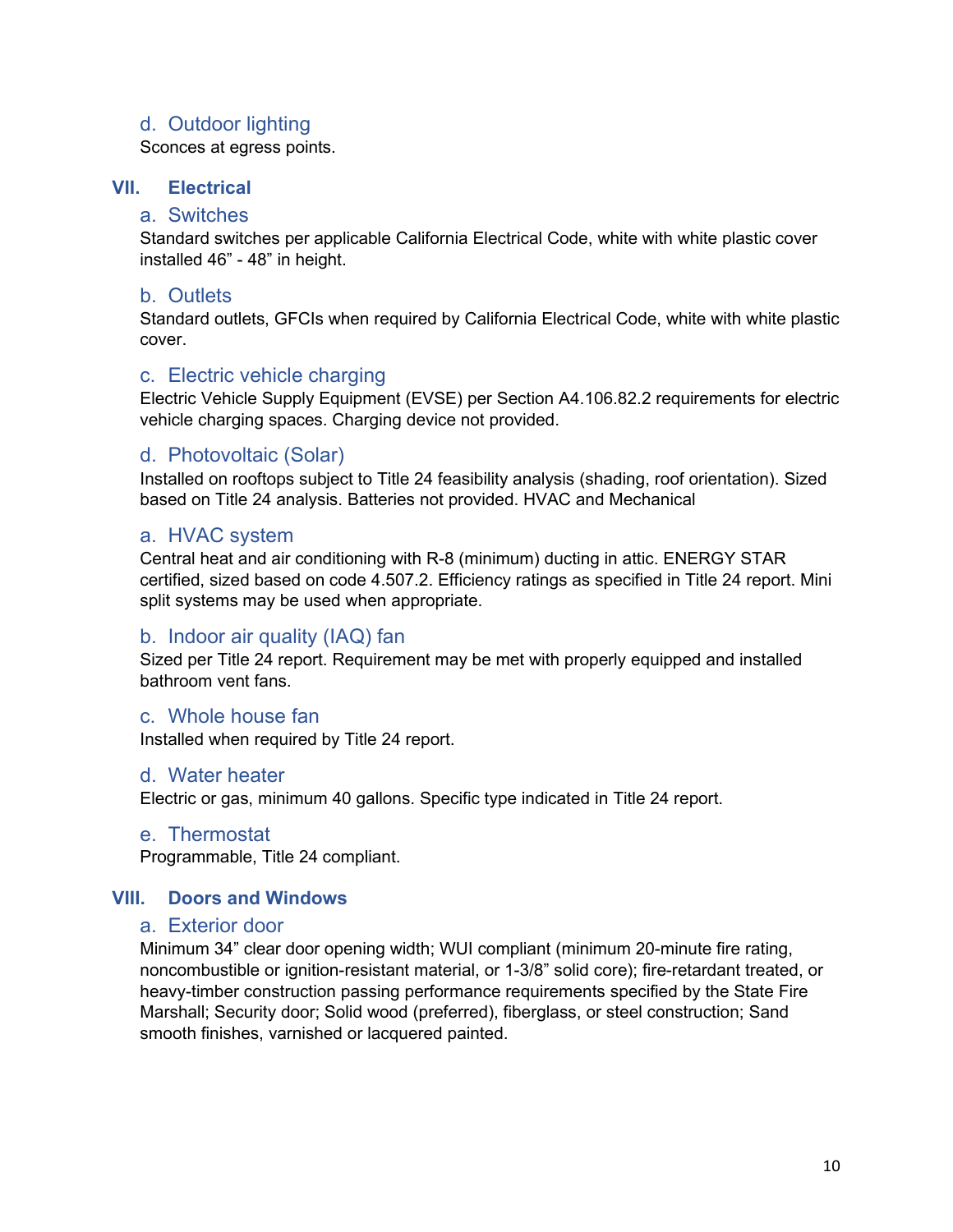# b. Exterior door hardware

Must have a shape designed for easy grasping with one-hand and cannot require tight pinching or wrist twisting to operate (homes with household or family members with disabilities only).

#### c. Windows

Low-E, multi-pane insulated glass with a minimum of 1 tempered pane or 20 Min. fire rating. Window screen in matching color to be provided. Minimum 1 year warranty.

## **IX. Exterior**

#### a. Roofing

30-year CertainTeed, IKO, GAF, or comparable composition architectural shingles or highgrade laminate shingles. Cool roof qualified shingles to be used when required by Title 24 report. Class A fire rated. Pre-designed truss framing or traditional wood framing. Where provided, valley flashing must not be less than 26-gauge galvanized sheet metal over a 36" wide No. 72 ASTM cap sheet.

## b. WUI components

See section X ("WUI").

#### c. Cladding

Fiber Cement Board (Hardi-Board or equivalent) 6-1/4" lap siding (conceal nail method), Smooth finish; Fastened with 0.090" ring shank, 1-1/2" long, 0.215" head or 11 gauge 1-1/2" ring shank roofing nail @ 6" O.C. into plywood sheathing.

#### d. Weather resistive barrier

No. 15 asphalt felt or other approved water-resistive barrier.

#### e. Framing

Wood stud framing, per structural drawings.

#### f. Exterior paint

Minimum two (2) coats exterior grade.

#### g. Moisture control

Vapor Retarder and 4" Thick Base of 1/2" or Larger Capillary Break or Approved Equivalent Installed.

#### h. Foundation

Slab on grade unless site conditions require a different construction.

#### i. Insulation

Fiberglass, cellulose, or mineral wool installed to QII (Quality Insulation Installation) specifications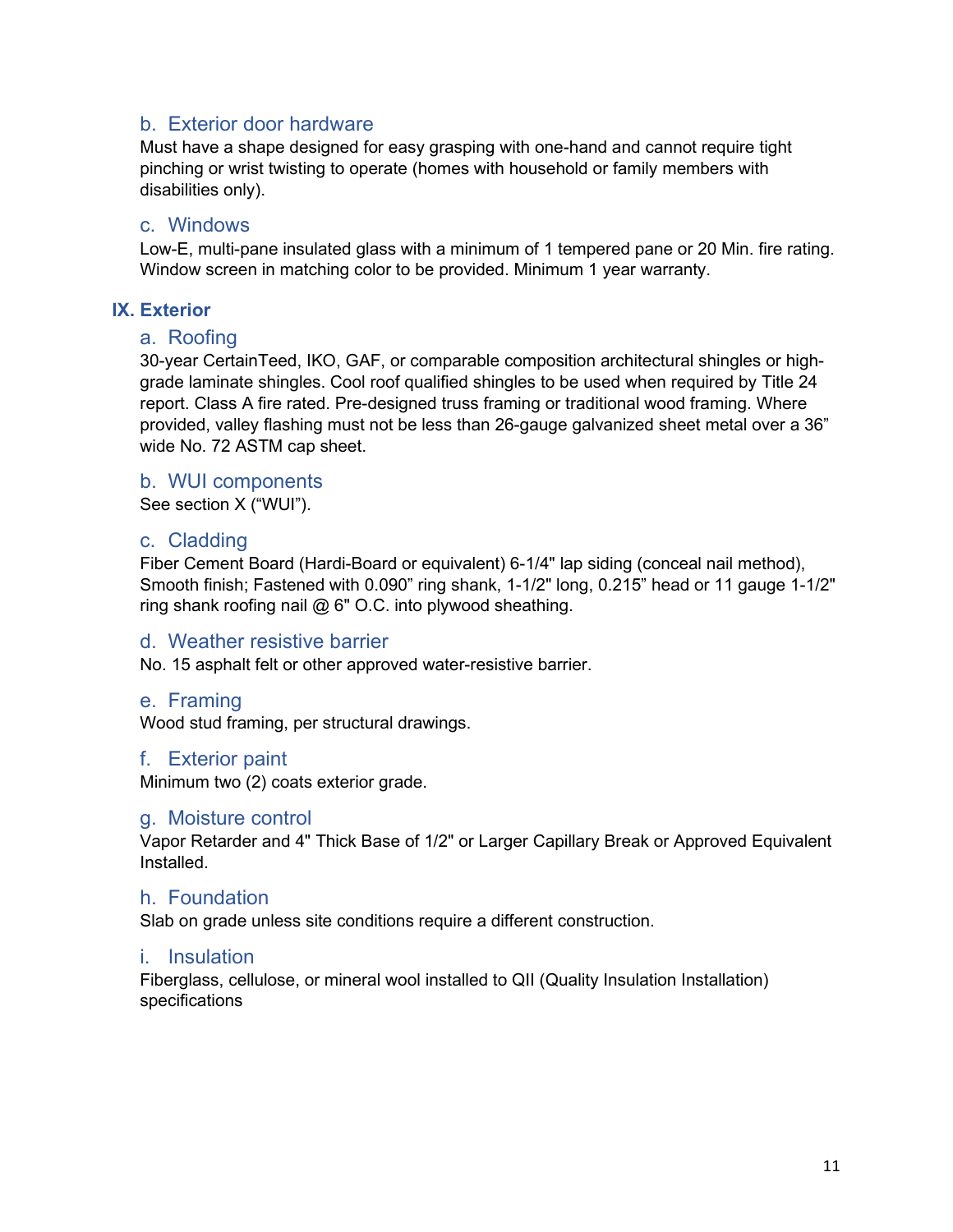# **X. WUI**

# a. Exterior Decking and Stairs

Model home plans do not feature or require exterior decking or stairs. If required, walking surfaces of decks, porches, balconies, and stairs within 10' of the building must be constructed of non-combustible, fire-retardant treated, or heavy-timber construction. Alternative materials can be used if they are ignition-resistant and pass performance requirements specified by the State Fire Marshall.

# b. Exterior Walls

5/8" Type-X gypsum sheathing installed behind exterior cladding.

## c. Eves and porch ceilings

HZ10" Hardiepanel or equivalent, smooth finish, pre-primed.

#### d. Roofing

See "Roofing" section.

#### e. Underfloor

Model home plans do not feature exposed areas underfloor or have overhangs. If required, exposed underfloor, underside of cantilevered and overhanging decks, balconies, and similar appendages shall be non-combustible, ignition-resistant, 5/8" Type-X gypsum sheathing behind exterior covering, exterior portion of 1-hour assembly, meet performance criteria SFM Standard 12-7A-3 or be enclosed to grade.

#### f. Vents

Attic vents and underfloor vent openings must resist the intrusion of flame and embers or shall be a minimum of 1/16" and maximum 1/8" corrosion-resistant, non-combustible wire mesh or equivalent; combustible vents on top of roofs may be covered with this material to comply; ventilation openings on the underside of eaves are not permitted, unless a SFMapproved vent is installed, or the attic is fire sprinklered; vents of 1/16" min. and 1/8" max. Corrosion-resistant and non-combustible wire mesh or equivalent that are more than 12' from a walking surface or grade below are allowed.

#### g. Windows

See "Windows" section.

#### h. Exterior doors

See "Exterior Doors" section.

#### **XI. General**

#### a. Construction Waste Reduction, Disposal, and Recycling

Recycle and/or Salvage for Reuse a Minimum of 65% of Nonhazardous Construction and Demolition Waste in Accordance with One of the Following: 1) Comply with a More Stringent Local Construction and Demolition Waste Management Ordinance; or 2) Construction Waste Management Plan.

#### b. Doorbell

Hardwired installation.